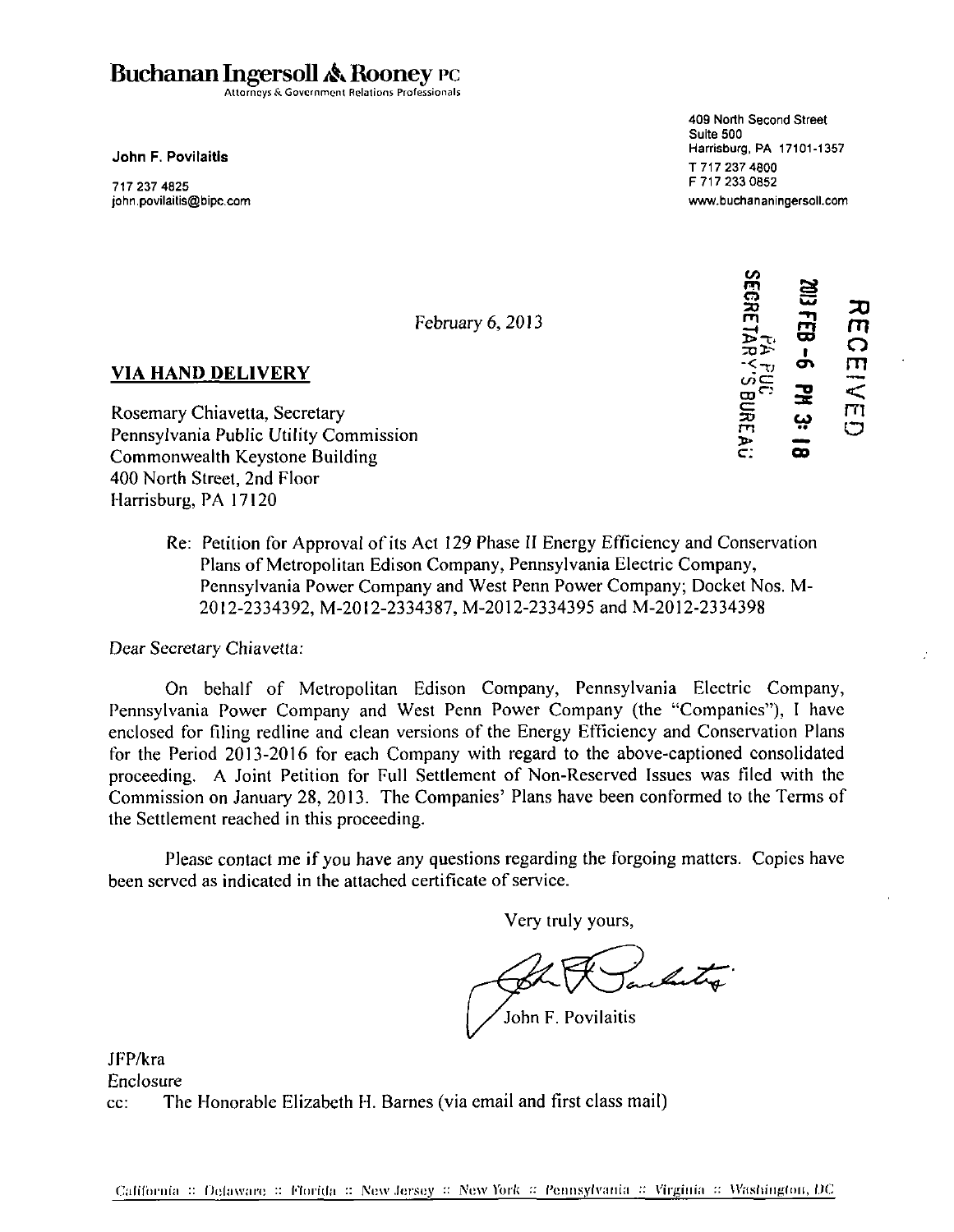# **BEFORE THE PENNSYLVANIA PUBLIC UTILITY COMMISSION**

| Petition for Approval of its Act 129             |    |                              |
|--------------------------------------------------|----|------------------------------|
| <b>Phase II Energy Efficiency and</b>            |    | : Docket Nos. M-2012-2334392 |
| <b>Conservation Plans of Metropolitan Edison</b> | ÷. | M-2012-2334387               |
| Company, Pennsylvania Electric Company,          |    | M-2012-2334395               |
| Pennsylvania Power Company Plan and              | ÷. | M-2012-2334398               |
| <b>West Penn Power Company</b>                   |    |                              |

## **CERTIFICATE OF SERVICE**

I hereby certify that I have this day served a true copy of the foregoing document upon the parties, listed below, in accordance with the requirements of  $\S$  1.54 (relating to service by a party).

## **Via Email and First Class Mail**

Daniel Asmus Office of Small Business Advocate Commerce Building 300 North Second Street, Suite 1102 Harrisburg, PA 17101 dasmus@pa.gov

Henry S. Geller Patrick M. Cicero Pa Utility Law Project 118 Locust Street Harrisburg, PA 17101  $pulp(θ)$ palegalaid.net

Susan E. Bruce Charis Mincavage Vasiliki Karandrikas Teresa K. Schmittberger McNees Wallace & Nurick LLC 100 Pine Street P. 0. Box 1166 Harrisburg, PA 17108-1166 sbruce@mwn.com  $emincavage@mwn.com$ tschmittberger@mwn.com

Candis Tunilo Christy Appleby Office of Consumer Advocate 555 Walnut Street 5th Floor, Forum Place Harrisburg, PA 17101-1923 ctunilo@paoca.org capplebv@paoca.oru

Heather M. Langeland, Staff Attorney **PennFuture** 200 First Avenue, Suite 200 Pittsburgh, PA 15222  $langeland@pennfuture.com$ 

Derrick Price Williamson Barry A. Naum Spilman, Thomas & Battle, PLLC 1100 Bent Creek Boulevard, Suite 101 Mechanicsburg, PA 17050 dwilliamson@spilmanlaw.com  $b$ naum@spilmanlaw.com

**m o**   $\cong$ *UJ*  높. **m > c: GO I**   $\ddot{\phantom{0}}$ **=E CO a \* oo** 

**m o rn** 

**< m o**